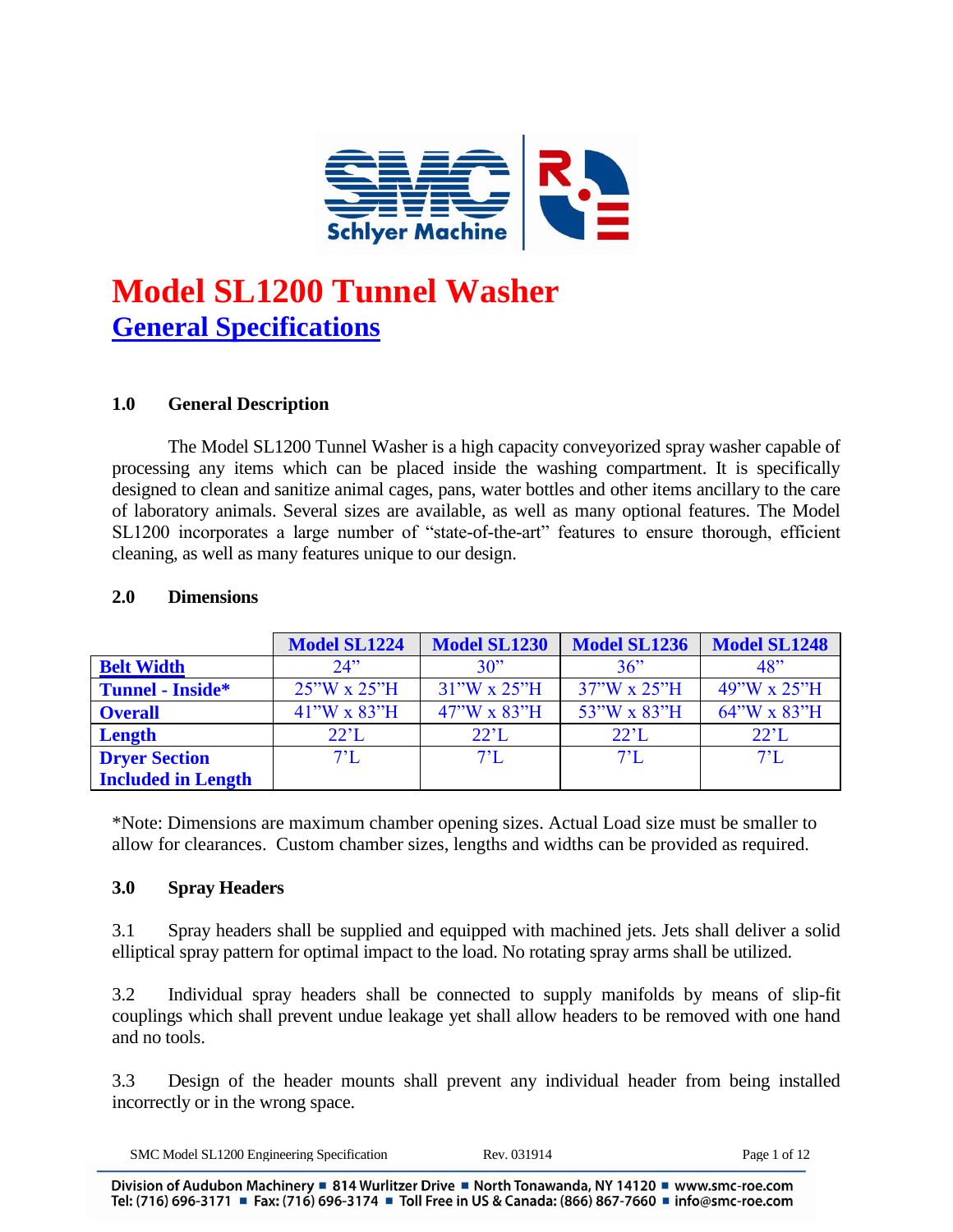3.4 Balanced Spray Hold-Down System

3.4.1 Headers shall be equipped with throttle valves which shall allow the upper and lower sprays to be balanced such that any items placed upon the belt shall be held down by the force of the upper sprays. At start-up, factory technical personnel shall balance the sprays and set the system to operate correctly and efficiently with all items in the owner's inventory/

# **4.0 Solution Strainers**

4.1 Wash solution shall be pumped through a specially designed strainer that ensures that the wash spray jets shall not be plugged by entrapped debris.

4.2 Strainer shall be designed with orifices significantly smaller than those in the jets, such that debris which is suspended in the treatment fluids and which could lodge in the jet orifices shall be trapped prior to delivery to the header system.

4.3 At selectable, timed intervals any particles that have been trapped shall be automatically flushed to drain.

4.4 Strainer shall be removable with no tools via a sanitary-style clamp. System shall be completely self-regulating and require routine inspection and maintenance no more than once per week.

4.5 In addition to the Self-Flushing wash solution strainer, each treatment station shall be equipped with an oversized drawer-type screen which will prevent large debris from entering the recirculation tanks or the drain.

# **5.0 Automatic Temperature Regulation and Guarantee**

5.1 The Final Rinse, Rinse and/or Wash treatments shall be selectable as Guaranteed Temperature Phases.

5.2 Drive belt shall not run until the solution temperature of a selected treatment phase has reached the set point (typically 180 degrees F or higher), thus ensuring that the load has been subject to the proper temperature for the entire phase duration. If the temperature drops below the set point, the drive belt will momentarily pause to allow the temperature to stabilize.

5.3 Failure of any Guaranteed Temperature Phase to reach the setpoint temperature within the allotted time shall result in a Fault Condition. (Temperature Failure; see par. 6.7.4)

# **6.0 Safety and Certifications**

6.1 An OSHA-style Emergency Stop button shall be installed on the operator control panel and at the exit end of the machine. These switches shall be wired to a hard-wired safety stop relay, which when de-activated shall interrupt all power to the outputs of the machine, thus satisfying OSHA standards for industrial machinery.

| SMC Model SL1200 Engineering Specification | Rev | $P_{\rm ADE}$<br>∶ot |
|--------------------------------------------|-----|----------------------|
|--------------------------------------------|-----|----------------------|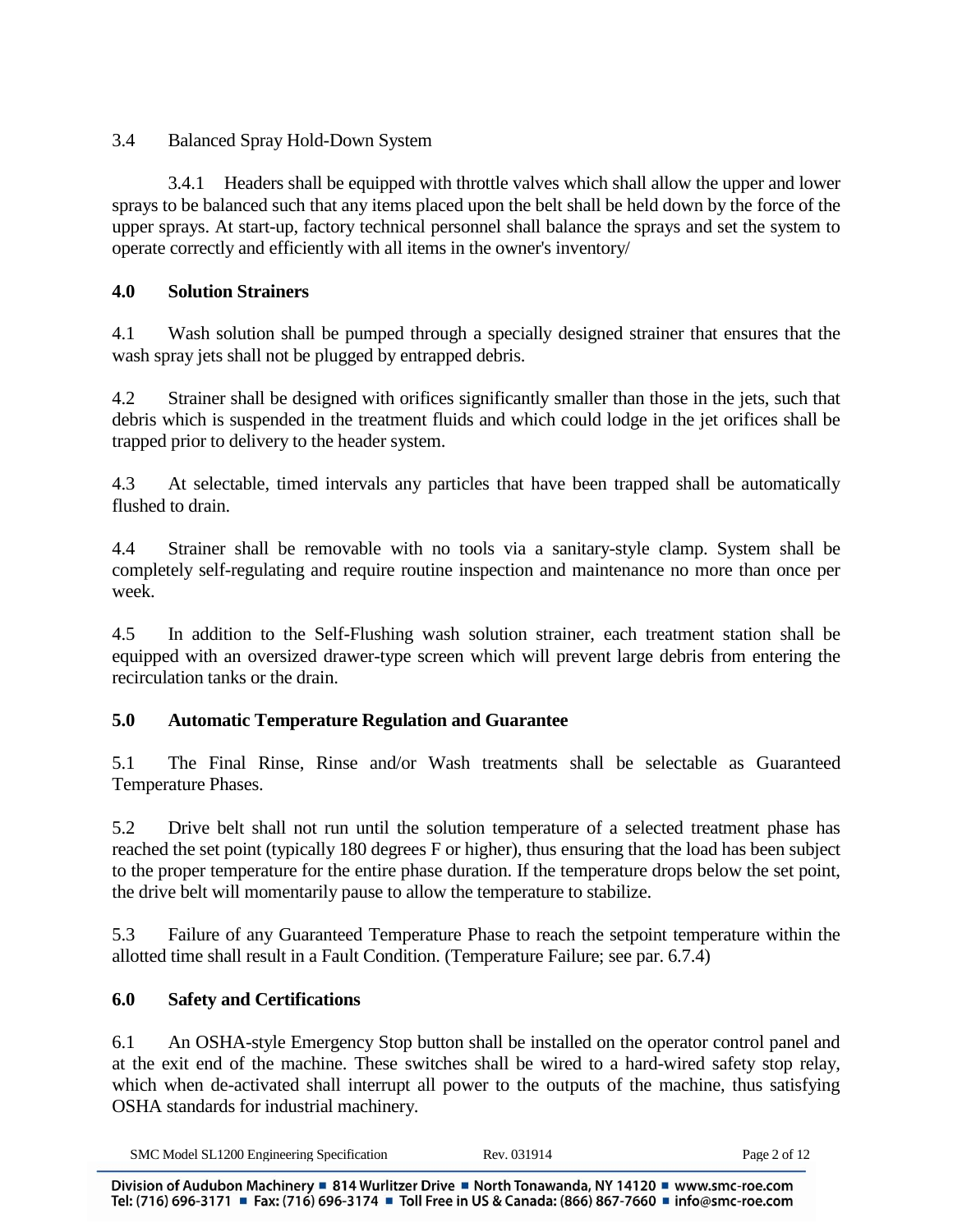6.4 Magnetic safety switches on the doors shall reliably ensure that all treatments stop instantly if any door is opened.

6.5 All outputs external to the electrical box shall be low voltage DC, Intrinsically Safe by the definition of OSHA and NEC.

6.6 All devices and components which consume electrical power shall be UL listed and/or approved, and shall bear NEMA, IEC or other recognized International ratings appropriate for the use intended. The control assembly shall be produced in a UL Panel Shop and shall be UL Listed according to UL 508(A) standards.

6.7 Fault Conditions shall be annunciated on the operator interface screen, and shall be sent to the RS232 interface port for printing or data acquisition. At least four (4) fault conditions shall be so identified.

6.7.1 Emergency Stop- Depression of the Emergency Stop Button shall reset the machine and display a fault message which identifies the source of the emergency stop signal.

6.7.2 Door Open- Lack of positive door closure shall cause the machine to cease operation. Fault message shall indicate which door is at fault.

6.7.3 Heat Fault- Failure of any Temperature Guaranteed Phase to reach the desired temperature in the expected time shall cause the machine to cease operation and the screen to display the appropriate Heat Fault message.

6.7.5 Fill Fault- Fill Fault message shall be displayed and machine operation shall cease if any tank fails to fill in the allotted time.

# **7.0 Pneumatically Operated Valves**

7.1 All automatic ball valves shall be controlled by Pneumatic operators. Electric-motoroperated ball valves shall not be acceptable.

7.2 All automatic water and steam control valves shall be direct-operated pneumatic types. Pilot-operated solenoid valves or any valve which incorporates a diaphragm-type sealing system shall not be acceptable.

# **8.0 Microprocessor Control**

8.1 The treatment schedule and all other machine functions shall be controlled by a readily available, non-proprietary, industrial style modular programmable controller such as that manufactured by Koyo and sold throughout the United States by Automation Direct.

8.2 Module replacement for the I/O system shall be easily accomplished with no tools and no wiring disconnection or connection.

| SMC Model SL1200 Engineering Specification | Rev. 031914 | Page 3 of 12 |
|--------------------------------------------|-------------|--------------|
|--------------------------------------------|-------------|--------------|

Division of Audubon Machinery = 814 Wurlitzer Drive = North Tonawanda, NY 14120 = www.smc-roe.com Tel: (716) 696-3171 ■ Fax: (716) 696-3174 ■ Toll Free in US & Canada: (866) 867-7660 ■ info@smc-roe.com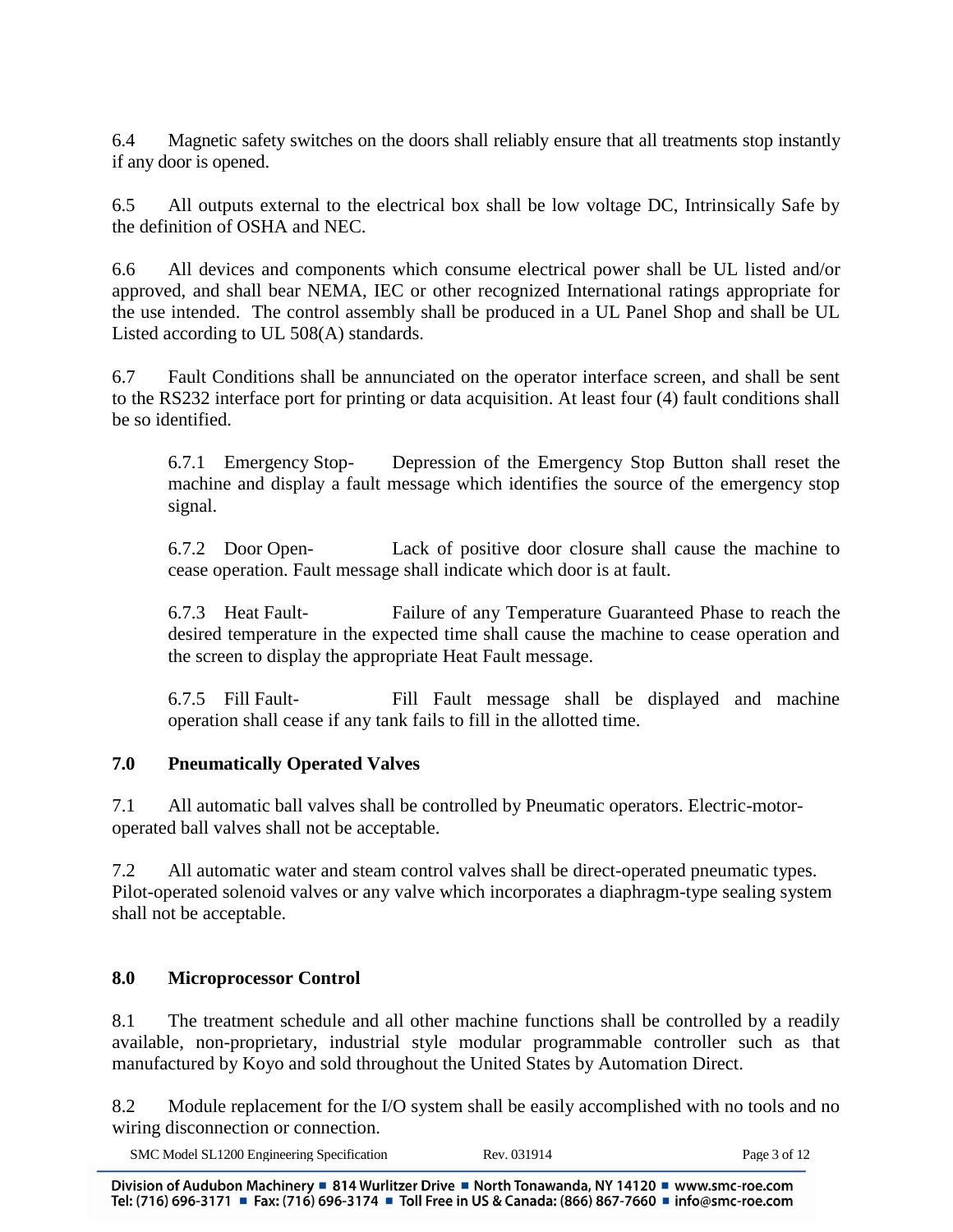8.3 The control system shall be programmed in simple ladder logic.

8.4 A Color Touch Screen shall provide complete operator interface, diagnostic and programming capability. No special skills or knowledge shall be necessary to set up and control all machine functions.

8.5 Diagnostics shall be available from the Color Touch Screen which will allow direct access to all I/O points for complete diagnosis of all machine systems.

8.6 Treatment schedules and cycle phase selections shall be programmable from the Screen, and PIN screens shall be available at the discretion of the supervisor to lock out access to the cycle phase programming functions. All timers in the program, as well as all cycle phase temperatures, shall be accessible and settable through the operator interface screen, with no necessity for the connection of either an auxiliary programming device or a modem/telephone line connection.

8.7 All controls shall be of industrial design and type, in order to resist the extreme environmental demands of the washroom. All electrical wiring, operator interface controls and circuits shall be protected in accordance with NEMA, UL and NEC standards.

#### **9.0 Insulated Exterior**

9.1 The exterior of the machine shall be fully insulated with 2" of rigid insulation covered by a Stainless Steel jacket for protection. This insulation shall be an integral part of the machine, designed to maintain the high temperatures required in the treatment chamber and to limit radiation loss to the surrounding air.

# **10.0 Positive Door Gasketing**

10.1 The doors shall be sealed with long-life, durable gaskets, which will ensure that vapor leakage around the door is minimized. The gaskets shall be easily replaceable with no tools. Labyrinthine seals or other gasket-less methods which allow vapor to escape shall not be utilized.

#### **11.0 Welded Construction**

11.1 All body joints below the overflow point shall be welded. If site conditions necessitate a sectionalized shipment, factory installation personnel shall field weld all tank joints to ensure integrity of the tanks and cabinet. Gasketed joints below the water overflow point shall not be acceptable.

#### **12.0 Manuals & Documentation**

| SMC Model SL1200 Engineering Specification | Rev. 031914 | Page 4 of 1 |
|--------------------------------------------|-------------|-------------|
|--------------------------------------------|-------------|-------------|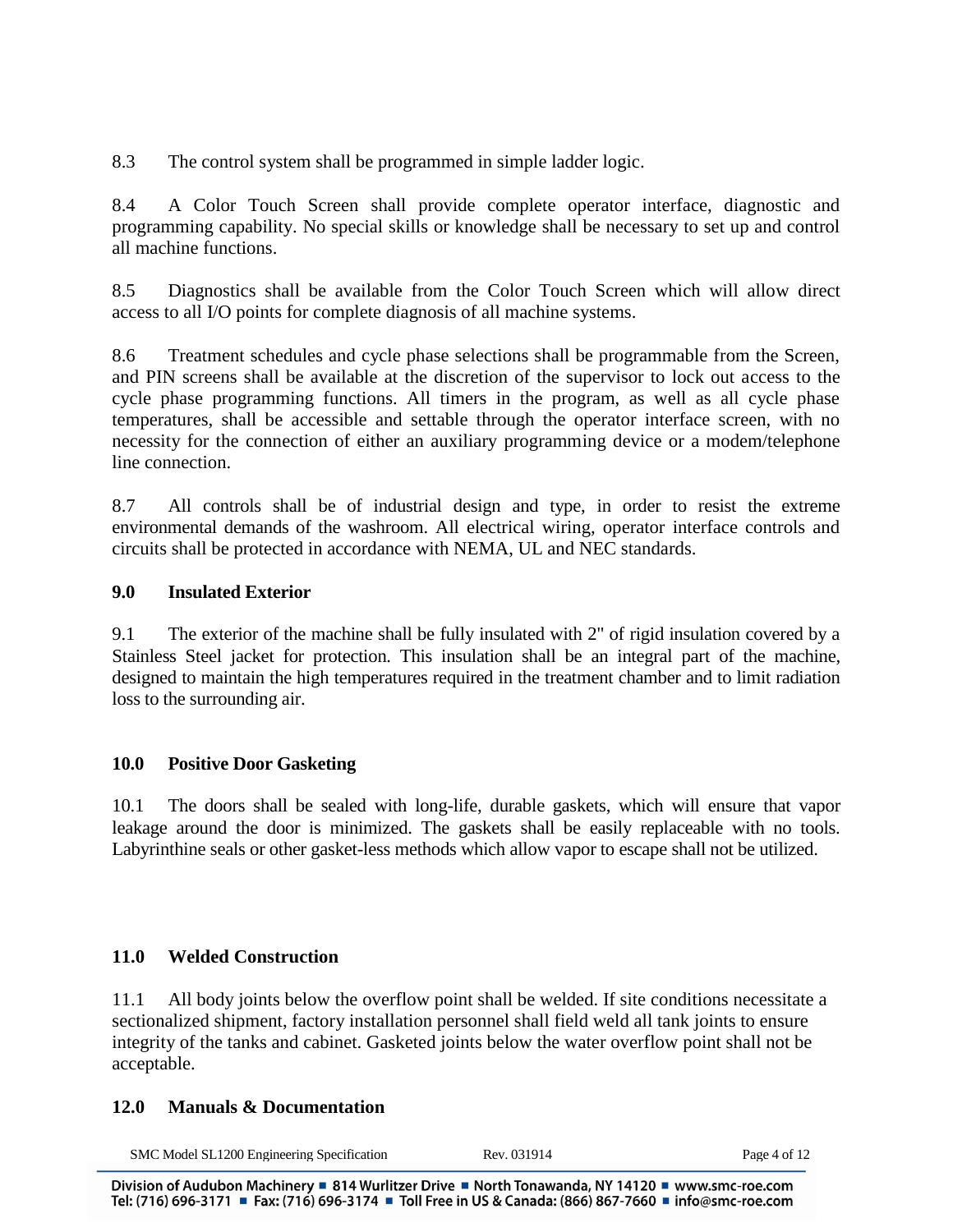12.1 A full set of manuals explaining machine operation and PLC operator controls shall be provided.

12.2 A hard copy of the PLC ladder diagram shall be available at no additional charge.

12.3 A complete list of purchased parts including original part numbers, where the parts were purchased, and the nearest local distributor where the parts can be purchased shall be provided as a standard part of the manual. All purchased machine components such as jets, valves, PLC modules, pneumatic system parts, etc., shall be entirely non-proprietary and available for purchase freely and widely through normal industrial supply outlets.

# **20.0 Machine Operation**

20.1 Items to be cleaned shall be placed onto the belt by the operator. Items so placed shall be conveyed through each treatment in turn. Once items appear at the unload end of the machine, they shall be removed by the operator.

20.2 All cycle phase selections and other cycle options shall be available for selection from the Color Touch Screen, with optional supervisory PIN screens preserving security of standard cycle phase information. Machine memory shall allow storage of at least four (4) distinct cycles, to be recalled through simple screen selections.

20.3 Standard cycle phases shall consist of:

20.3.1 Pre-rinse - Water salvaged from the rinse treatment phase shall be sprayed onto the inside surfaces of the load in order to flush excess debris from these surfaces prior to load entering the wash treatment chamber. Spent water shall be conducted to drain through a large drawer-type strainer.

20.3.2 Wash - Detergent solution shall be sprayed over all surfaces of the load, under pressure from the main wash pump. All solution shall be strained through the drop screen and the self flushing debris strainer before being conducted to the jets. Temperature of the detergent solution shall be maintained at the desired setpoint, up to 190 degrees F, by the fully submerged sump steam coil.

20.3.3 Rinse - Rinse water shall be sprayed over all surfaces of the load, under pressure from the rinse pump. Rinse solution shall be strained through the drop screen before being conducted to the jets. Temperature of the rinse solution shall be maintained at the desired setpoint, up to 190 degrees F, by the fully submerged sump steam coil.

20.3.4 Final Rinse - Fresh hot water from the customer's hot water supply shall be sprayed over all load surfaces at a guaranteed set point temperature up to 205 degrees F, thus ensuring proper sanitation and adherence to AALAC guidelines.

#### **30.0 Details of Construction**

| SMC Model SL1200 Engineering Specification | Rev | Page 5 of 1 |
|--------------------------------------------|-----|-------------|
|                                            |     |             |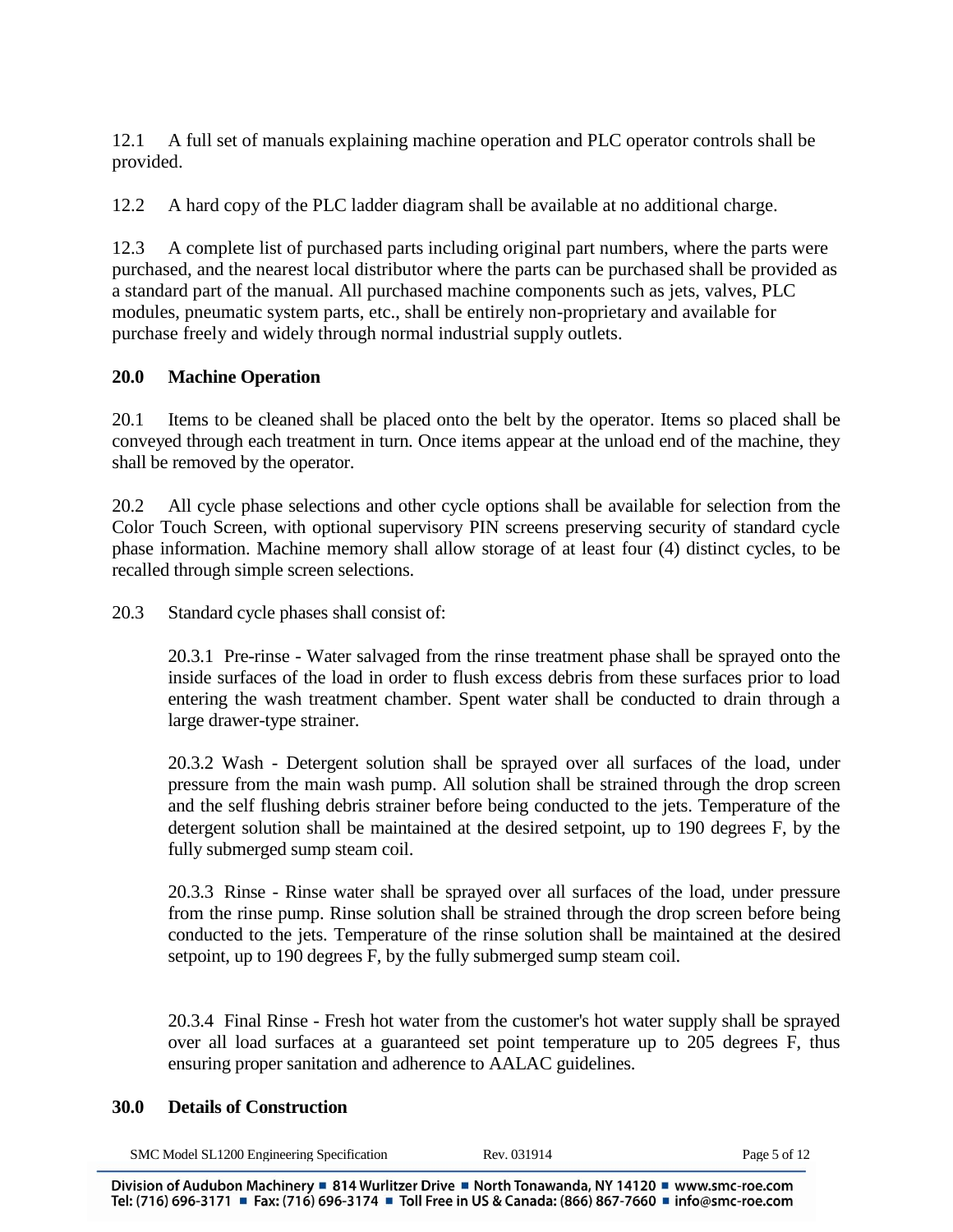30.1 General

30.1.1 All wetted parts shall be of Type 304 Stainless Steel or appropriate polymeric materials.

30.1.2 All electrical assemblies, piping assemblies and mechanical apparatus shall be designed for, and be appropriate for use in, a high temperature sanitary wash-down environment. All components shall be selected for their ability to perform for long periods of time in the adverse and high production environment of the laboratory washroom. Each purchased part and each engineered part and sub-assembly shall be scrutinized and all specific design decisions shall be made in the light of these basic criteria.

30.1.3 All purchased components shall be un-modified, off-of-the-shelf items available to the owner in his locality, should he need them.

30.1.4 Original manufacturers' part numbers and descriptive information for all purchased parts shall be made an integral part of the service manual information provided at time of installation, and every effort shall be made throughout the life of the machine to assist the owner in acquiring any parts needed.

30.2 The cabinet, tanks and supports shall comprise one welded assembly. The tanks shall be constructed of 12 gauge T304 Stainless Steel, and the upper cabinet shall be 14 gauge T304 Stainless. All exterior finishes shall be #3, fully polished. The top and sides of the machine shall be fully insulated with a 2" thick blanket of rigid fiberglass, completely enclosed in a 20 gauge T304 Stainless jacket with #3 polished exterior. Adjustable legs of sanitary design shall be provided for leveling. Stainless and Neoprene Rubber baffles between sections shall minimize treatment solution carry-over.

30.3 The doors of the washer shall be of double-walled stainless steel construction, 2" thick, and filled with insulation. The door hardware and gaskets shall ensure that there are no significant leaks of solution or vapor during normal operation. Door safety switches shall ensure that the machine cannot operate with the doors open.

30.4 Conveying surface shall consist of a Stainless Steel flat wire belt of at least 11 gauge thickness, tensioned by catenary sag and requiring no belt tensioning devices. Sprockets shall be used at both ends of the belt to ensure consistent tracking. Belt shall be supported by a system of Stainless Steel runners which will provide extreme long and trouble-free life. No replaceable wear strips shall be acceptable. Belt shall be driven by an AC Variable Speed Motor and inverter, selected to allow operator selection of belt speeds from  $\sim$ 4 fpm to  $\sim$ 10fpm. Belt speed shall be adjustable from the Color Touch Screen Interface, behind a PIN security screen.

30.5 The wash and rinse tanks shall be equipped with stainless steel steam coils, fully welded in accordance with ASME Section VIII standards for Unfired Pressure Vessels and fabricated from Stainless Steel materials designed to carry steam at the rated pressures. No structural parts will be acceptable. The coils shall be easily removed for cleaning or maintenance.

| SMC Model SL1200 Engineering Specification | Rev. 031914 | Page 6 of 12 |
|--------------------------------------------|-------------|--------------|
|--------------------------------------------|-------------|--------------|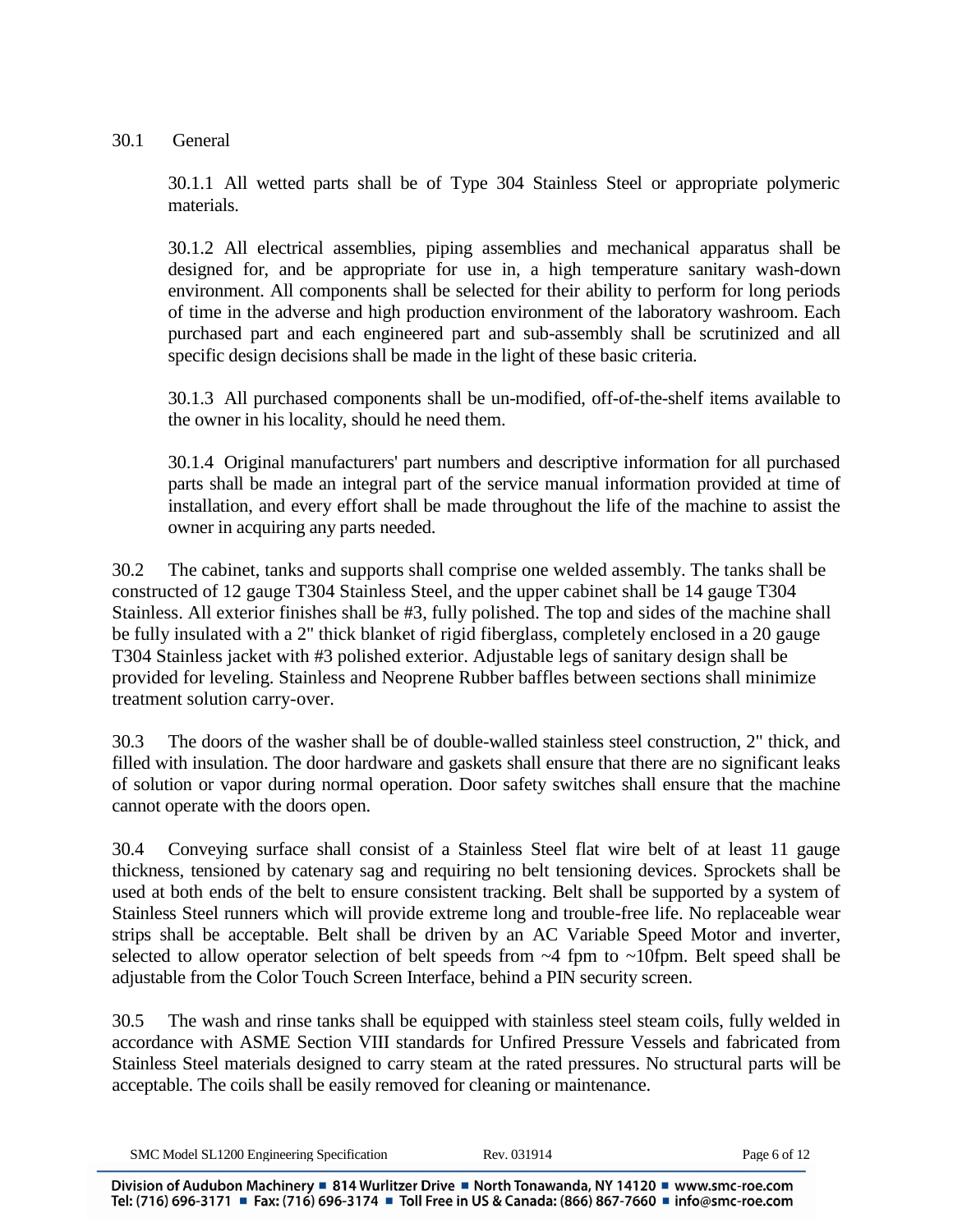30.6 Temperatures shall be controlled directly by the PLC. Temperature sensors shall be Type J Thermocouples, connected directly to the analog inputs of the PLC and requiring no periodic calibration.

30.7 Steam controls shall be included for 30-80 psi dry steam. No diaphragm-type steam valves shall be acceptable. Condensate traps shall be disc/thermodynamic type only.

30.8 Water level shall be maintained by electronic level controls with removable and easily cleaned probes. Probes shall be removable for cleaning with no tools required, such as with a sanitary-type clamp fitting.

30.9 The treatment pumps shall be horizontal, close coupled pumps equal to a Flowserve Model D824. Mechanical seals shall be carbon ceramic and Stainless Steel. No vertical or seal-less pumps shall be acceptable.

30.10 Spray jets shall be elliptical pattern spray jets equal to Spraying Systems Co. H1/4USS80XX. No proprietary jets shall be acceptable.

30.11 Final Rinse heat exchanger shall be of 100% stainless steel, brazed or sintered plate design. No iron, copper or other material shall be acceptable. No shell-and-tube or helical flow design shall be acceptable. Temperature regulation shall be provided by a Modulating Steam Valve, controlled by a PID loop running on the main PLC. Temperature shall be set by supervision as high as 205F, and shall be regulated within +/-4F.

30.12 Washer programmable control shall provided by a modular industrial-type programmable logic controller, programmed in ladder logic and replaceable and programmable by the customer's own personnel if necessary. No proprietary control will be acceptable. All wiring and control shall be per National Electric Code and all devices utilized shall be UL, NEMA and/or IEC-rated. All operator controls or devices shall be of standard industrial NEMA-rated types, chosen for their ability to operate over the long haul in the tough and corrosive environment of the washroom. Operator interface shall be a color touch screen. Control assembly shall be UL Listed and so labeled.

 30.13 Discharge Cooling - Non Monitored: Washer shall be provided with an integral cool-down apparatus which shall ensure that all effluent is cooled to 140 degrees F. or less before gravity conduction to the customer's drain. This shall be accomplished by mixing the effluent with cold water from the owner's supply.

 30.14 Dryer System: An insulated stainless steel dryer section, 7' long, shall be provided. Dryer shall be equipped with a dual drying system, having both an air knife for the outsides of the cages and a recirculating hot air dryer for the insides. The recirculating section shall be equipped with stainless steel air discharge nozzles mounted in a stainless steel plenum. The nozzles shall be calibrated to achieve optimum drying after all air and exhaust controls have been set. Air shall be moved by a 5 H.P. heavy-duty blower with quiet, backward-inclined vanes, and shall circulate

SMC Model SL1200 Engineering Specification Rev. 031914 Page 7 of 12

Division of Audubon Machinery ■ 814 Wurlitzer Drive ■ North Tonawanda, NY 14120 ■ www.smc-roe.com Tel: (716) 696-3171 ■ Fax: (716) 696-3174 ■ Toll Free in US & Canada: (866) 867-7660 ■ info@smc-roe.com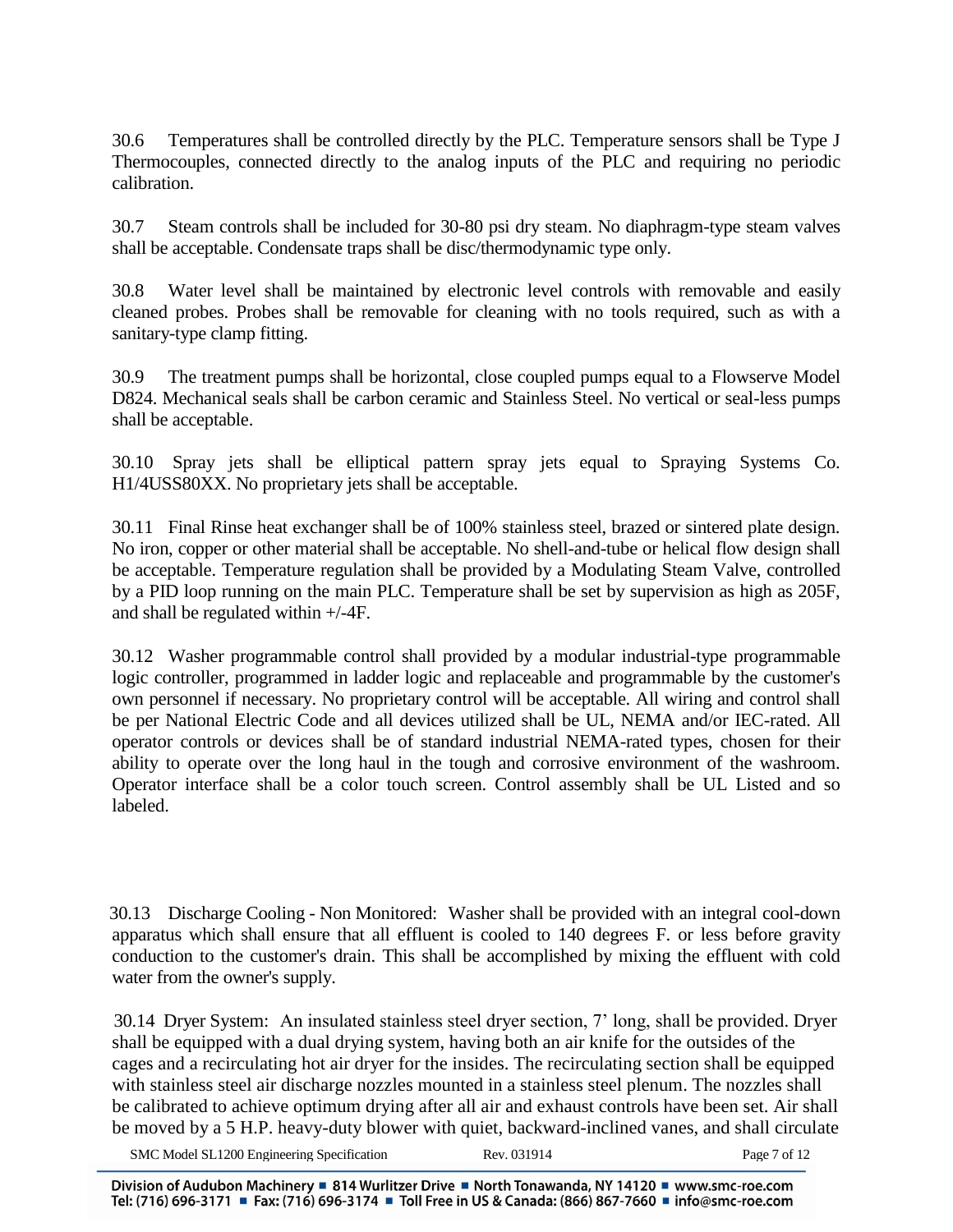heated air through a steam heat exchanger. This air shall be circulated over all surfaces of the cages at a temperature of up to 230 degrees F to ensure even and thorough drying. The air knife section shall be equipped with a 10 HP regenerative blower capable of providing a high-velocity stream of air which will strip all water droplets from the outsides of the cages passing underneath the knife. Knife height shall be adjustable by the operator from the Touch Screen Interface, which shall continuously indicate the current height of the knife.

| 30.15 MATERIALS OF CONSTRUCTION |  |
|---------------------------------|--|
|---------------------------------|--|

| <b>Item</b>           | <b>Material</b>                  |  |
|-----------------------|----------------------------------|--|
|                       |                                  |  |
| base                  | Angle Iron, 304 SS, mill finish  |  |
| door panels           | 16 gauge, 304 SS - #3 finish     |  |
| side and top panels   | 14 gauge, 304 SS - #3 finish     |  |
| tank panels           | 12 gauge, 304 SS - #2B finish    |  |
| recirculating piping  | <b>Stainless Steel</b>           |  |
| spray headers         | <b>Stainless Steel</b>           |  |
| recirculating pumps   | <b>Stainless Steel</b>           |  |
| housing and impeller  |                                  |  |
| recirculating valves  | <b>Stainless Steel</b>           |  |
| external water piping | copper                           |  |
| steam coils           | Sch 40. 304 SS - #2B/mill finish |  |
| internal steam piping | stainless steel                  |  |
| external steam piping | schedule 40 black iron           |  |
| temperature booster   | 304 SS                           |  |
| drain piping          | 304 SS and Sch 80 (C)PVC         |  |
| barrier walls         | 20 gauge, 304 SS - #3 finish     |  |

# **40.0 Optional Features**

- 40.1 Knocked-Down Shipment: Machine shall be provided in knocked-down condition, all pieces sized to suit the specific site, for reassembly at the customer's site. All joints which are below the overflow point shall be fully welded. No bolted gasketed joints shall be acceptable below the water line. No special lifting equipment of any kind shall be required to move or set the equipment portions in place.
- 40.2 Printer: A panel-mount printer with paper take-up shall be supplied to document all machine parameters and faults. Print interval shall be settable by supervisory personnel.
- 40.3 Unload End Powered Conveyor: The dryer belt shall emerge from the machine and form a powered unload section. Length of this section shall be specified by the owner, with four (4) feet being the default standard length.
- SMC Model SL1200 Engineering Specification Rev. 031914 Page 8 of 12 40.4 Conveyor Full Sensor: A photoelectric eye assembly shall be mounted at the discharge point of the washer or the optional discharge conveyor. Whenever this sensor is blocked, belt operation shall be paused to allow the operator to remove the items from the

Division of Audubon Machinery ■ 814 Wurlitzer Drive ■ North Tonawanda, NY 14120 ■ www.smc-roe.com Tel: (716) 696-3171 ■ Fax: (716) 696-3174 ■ Toll Free in US & Canada: (866) 867-7660 ■ info@smc-roe.com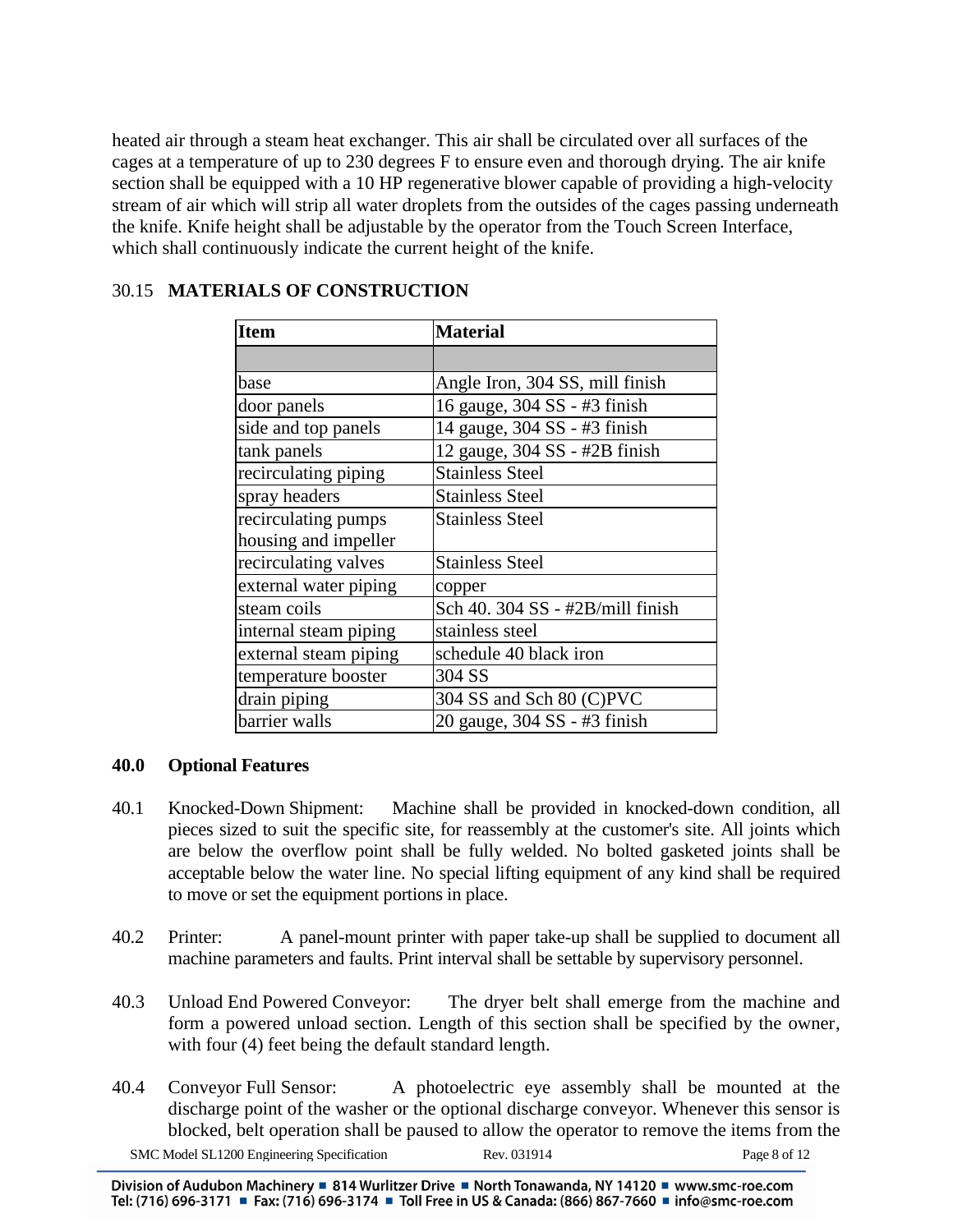belt. An adjustable time delay is provided to allow items to pass through the eye momentarily without interruption of belt operation. This feature shall ensure that no loads can inadvertently fall off of the end of the conveyor.

- 40.5 Stainless Steel Exhaust Fan: A Stainless Steel tube-axial-type exhaust fan shall be provided to ensure proper ventilation in applications where the existing air handling systems are inadequate or over-taxed.
- 40.6 Windows: Tempered Safety Glass windows shall be provided in any doors to allow visual inspection of the interior with the door(s) closed.
- 40.7 Illuminated Interior: Machine shall be equipped with fluorescent strip light assemblies which shall be mounted outside the machine above the roof. Tempered glass windows shall be placed in the roof panels to allow light from the fixtures to enter the machine. Lights mounted interior to the machine shall not be acceptable.
- 40.8 Discharge Cooling: Monitored: Washer effluent shall be conducted to a stainless steel holding tank. A probe shall sense the discharge temperature and add the required amount of cold water from the owner's supply to lower the discharge temperature to below 140 F before discharging to the building drain system. The entire system shall be under the supervision of the machine PLC control.
- 40.9 Barrier Flanges for Recessing through One Wall: Stainless Steel Flanges shall be provided to fully enclose the recessed end of the unit from wall to wall and floor to finished ceiling.
- 40.10 Barrier Flanges for Recessing through Two Walls: Stainless Steel Flanges shall be provided to fully enclose the "clean" and "soiled" ends of the unit from wall to wall and floor to finished ceiling.
- 40.11 Treatment Solution pH Neutralization System: Monitored: A monitored proportional system shall be provided to automatically inject user supplied neutralization agent into the tank to neutralize acidic solutions before discharge to drain to conform to plumbing code requirements. A probe shall sense the pH of the treatment solution and a proportional amount of agent shall be injected to attain a neutral pH. A low agent reservoir level shall be annunciated to the operator.
- 40.12 Automatic Tank Drains: The wash and rinse tanks shall be provided with automatic programmable valves located at the low points on the tanks. When each valve is activated, the tank solutions shall be automatically dumped to gravity drain. The drain valve shall operate at the pleasure of the operator.
- 40.13 Descaling System: A programmable descaling system shall be provided which when operated will remove scale buildup from the interior surfaces of the chamber.
- 40.14 Seismic Restraints: Properly designed and attached seismic restraints shall be provided to comply with local codes.

| SMC Model SL1200 Engineering Specification | Rev. 031914 | Page 9 of 12 |
|--------------------------------------------|-------------|--------------|
|                                            |             |              |

Division of Audubon Machinery ■ 814 Wurlitzer Drive ■ North Tonawanda, NY 14120 ■ www.smc-roe.com Tel: (716) 696-3171 ■ Fax: (716) 696-3174 ■ Toll Free in US & Canada: (866) 867-7660 ■ info@smc-roe.com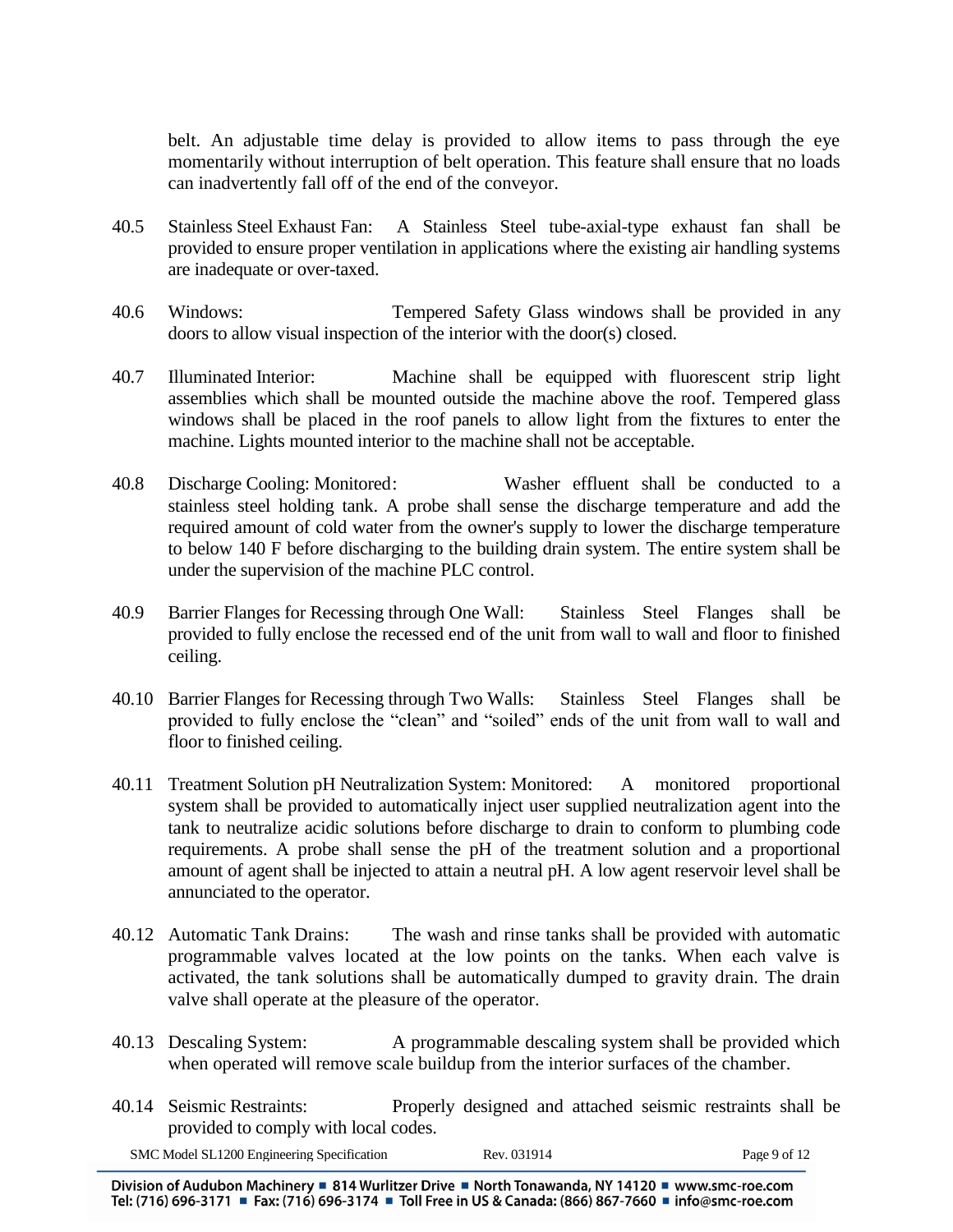- 40.15 Remote Access Programming Capable: A modem or Ethernet connection shall be included in the modular PLC package to provide for Direct Factory Accessible Programming. This option shall allow trained SMC technicians to directly access the programming of the machine from a remote location for changes or diagnostic purposes. A dedicated analog phone line or an Internet connection shall be provided by the owner if this option is selected.
- 40.16 Integral Air Compressor: An integral air compressor shall be provided to operate the drive and pneumatic valves. This option shall be chosen whenever compressed air is not available from building utilities.
- 40.17 Special Spray Configurations: Sprays shall be provided in various special configurations in order to adequately clean any troublesome items in the owner's inventory.
- 40.18 Special Cabinet Size: Cabinet shall be supplied in the exact shape and size specified to suit the owner's special needs.
- 40.19 Low Steam Pressure: The unit shall be designed for a steam pressure below 30 PSI. All coils, valves, pipes and other devices shall be sized to operate under the conditions specified.
- 40.20 Integrated Bedding Dispenser: An automatic bedding dispenser, SMC Model BD30, shall be integrated and attached to the discharge end of the unit. The BD30 series automatic bedding dispenser shall automatically dispense bedding into cages as the cages pass through the filling chamber on a powered conveyor. Cages shall be automatically transferred and inverted to the bedding dispenser conveyor directly from the washer. The amount of bedding needed per cage shall be adjustable and the unit shall accommodate various types of bedding materials.
- 40.21 Integrated Bedding Disposal Unit: A bedding disposal unit shall be integrated with the washer at the infeed end. Cages shall be manually dumped and/or scraped into the grated area of the unit, whereupon all debris will be ground and flushed to the drain. Controls shall be fully integral with the wash unit controls. Separate controls for the grinder unit shall not be acceptable. Disposal unit shall be equipped with a manual rinse wand on a flexible connection. Grinder portion shall be of Stainless Steel construction and shall be equal to Insinkerator Model SS500.

#### **60.0 Utility Requirements**

|                   | SL1224/SL1230                              | <b>SL1236</b>                       | <b>SL1248</b>                  |                   |
|-------------------|--------------------------------------------|-------------------------------------|--------------------------------|-------------------|
| <b>Electrical</b> |                                            | 3ph, 60hz, 27 HP 3ph, 60hz, 30 HP   | 3ph, 60hz, 35 HP               |                   |
| <b>Steam</b>      | 2 1/2 FPT<br>30-80 PSI<br>1800#/Hr         | $21/2$ FPT<br>30-80 PSI<br>2000#/Hr | 3 FPT<br>30-80 PSI<br>2400#/Hr |                   |
|                   | SMC Model SL1200 Engineering Specification | Rev. 031914                         |                                | Page $10$ of $12$ |

Division of Audubon Machinery = 814 Wurlitzer Drive = North Tonawanda, NY 14120 = www.smc-roe.com Tel: (716) 696-3171 ■ Fax: (716) 696-3174 ■ Toll Free in US & Canada: (866) 867-7660 ■ info@smc-roe.com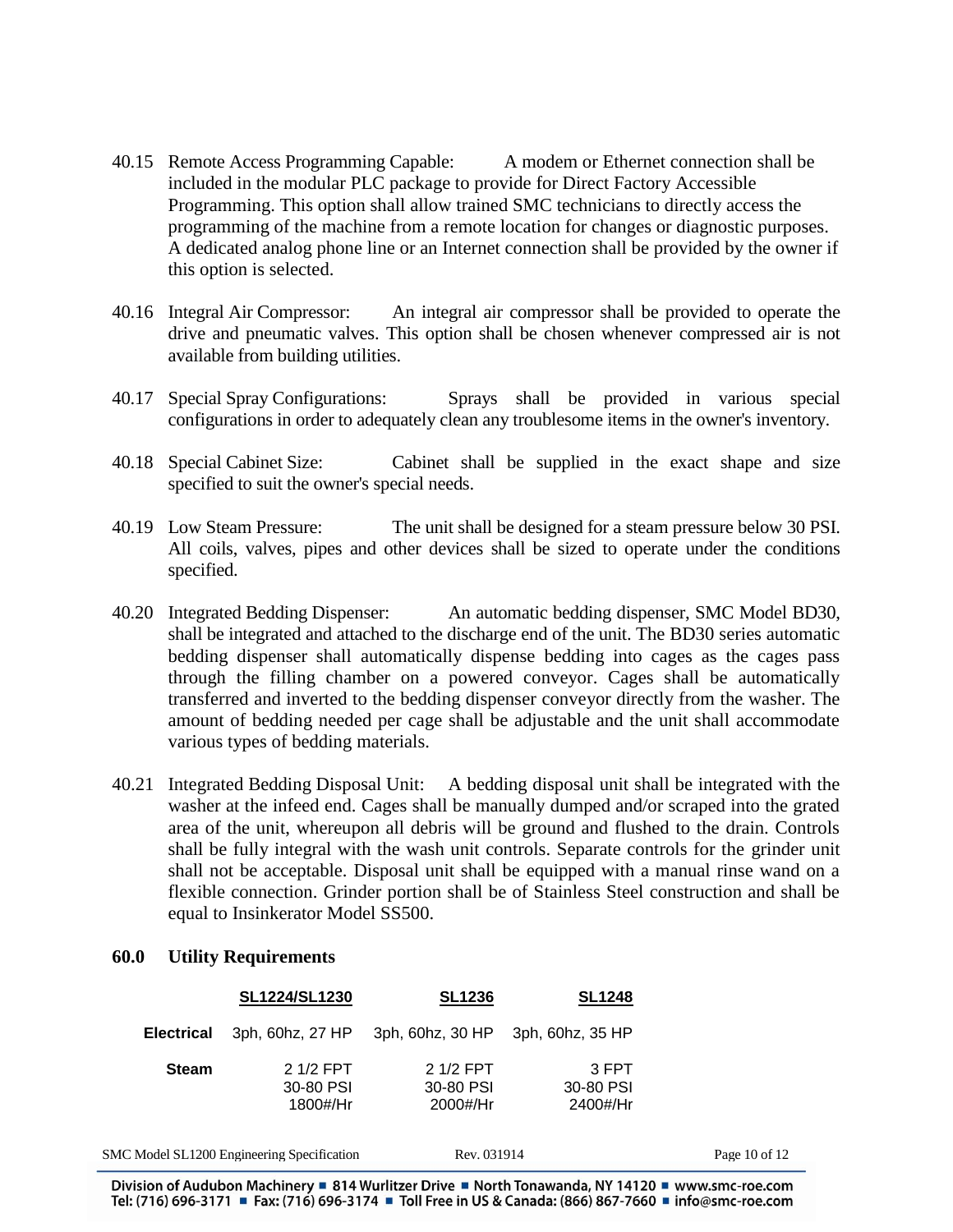| Condensate        | 1 FPT                 | 1 FPT                                                                          | 1 FPT                 |
|-------------------|-----------------------|--------------------------------------------------------------------------------|-----------------------|
| <b>Hot Water</b>  | 1 FPT, 35 PSI         | 1 FPT, 35 PSI                                                                  | 1 FPT, 35 PSI         |
|                   | 120-180 Deg. F.       | 120-180 Deg. F.                                                                | 120-180 Deg. F.       |
|                   | $6-8$ gpm             | $6-8$ gpm                                                                      | 8-10 gpm              |
| <b>Drain</b>      | 2 FPT                 | 2 FPT                                                                          | 2 FPT                 |
|                   | 140 Deg. F. Max       | 140 Deg. F. Max                                                                | 140 Deg. F. Max       |
|                   | 10 GPM                | <b>10 GPM</b>                                                                  | 12 GPM                |
| <b>Exhaust</b>    | 12" Dia.<br>1200 SCFM | 18" Dia.<br>1800 SCFM<br>180 Deg Saturated 180 Deg Saturated 180 Deg Saturated | 18" Dia.<br>2200 SCFM |
| Compressed        | 1/2 FPT, 80 PSI       | 1/2 FPT, 80 PSI                                                                | 1/2 FPT, 80 PSI       |
| Air               | 2 SCFM                | 2 SCFM                                                                         | 2 SCFM                |
| <b>Cold Water</b> | 3/4 FPT, 35 PSI       | 3/4 FPT, 35 PSI                                                                | 3/4 FPT, 35 PSI       |
|                   | 3-4 GPM               | 3-4 GPM                                                                        | 4-5 GPM               |

#### 60.1 Notes to Utilities Table

- 60.1.1 A disconnect switch shall be installed by others than SMC in accordance with all NEC and local electrical codes.
- 60.1.2 Condensate shall be connected by others than SMC to a non-pressurized gravity main. The maximum condensate lift shall not exceed 15'.
- 60.1.3 Steam pressure shall not exceed 80 psi. Factory shall be consulted for steam pressures below 30 psi dynamic.
- 60.1.4 Hot water temperatures of less than 120 degrees F may impact treatment cycle. Factory shall be consulted for recommendations if 120 degree F water is not available.
- 60.1.5 Drain shall be installed by others than SMC such that there is an air gap between the discharge point and the floor drain, or otherwise in strict accordance with local plumbing codes.
- 60.1.6 Exhaust connection shall be made by others than SMC using non-corroding materials, and all ductwork shall be sealed and pitched towards the machine. Any low points shall have individual drains lines installed. Effluent vapor is 180 degree F, 100% saturated air. Exhaust CFM specifications are for planning purposes only, and shall not be used for air balancing purposes. Actual exhaust draw shall be determined after installation of the unit and damper adjustments, and shall be set in concert with the balancing and conditioning of site air in order to achieve proper machine operation and clement washroom conditions.

#### **70.0 Additional Engineering Information**

| SMC Model SL1200 Engineering Specification                                                                                              | Rev. 031914 | Page 11 of 12 |
|-----------------------------------------------------------------------------------------------------------------------------------------|-------------|---------------|
| Division of Audubon Machinery $\blacksquare$ 814 Wurlitzer Drive $\blacksquare$ North Tonawanda NY 14120 $\blacksquare$ www.smc-roe.com |             |               |